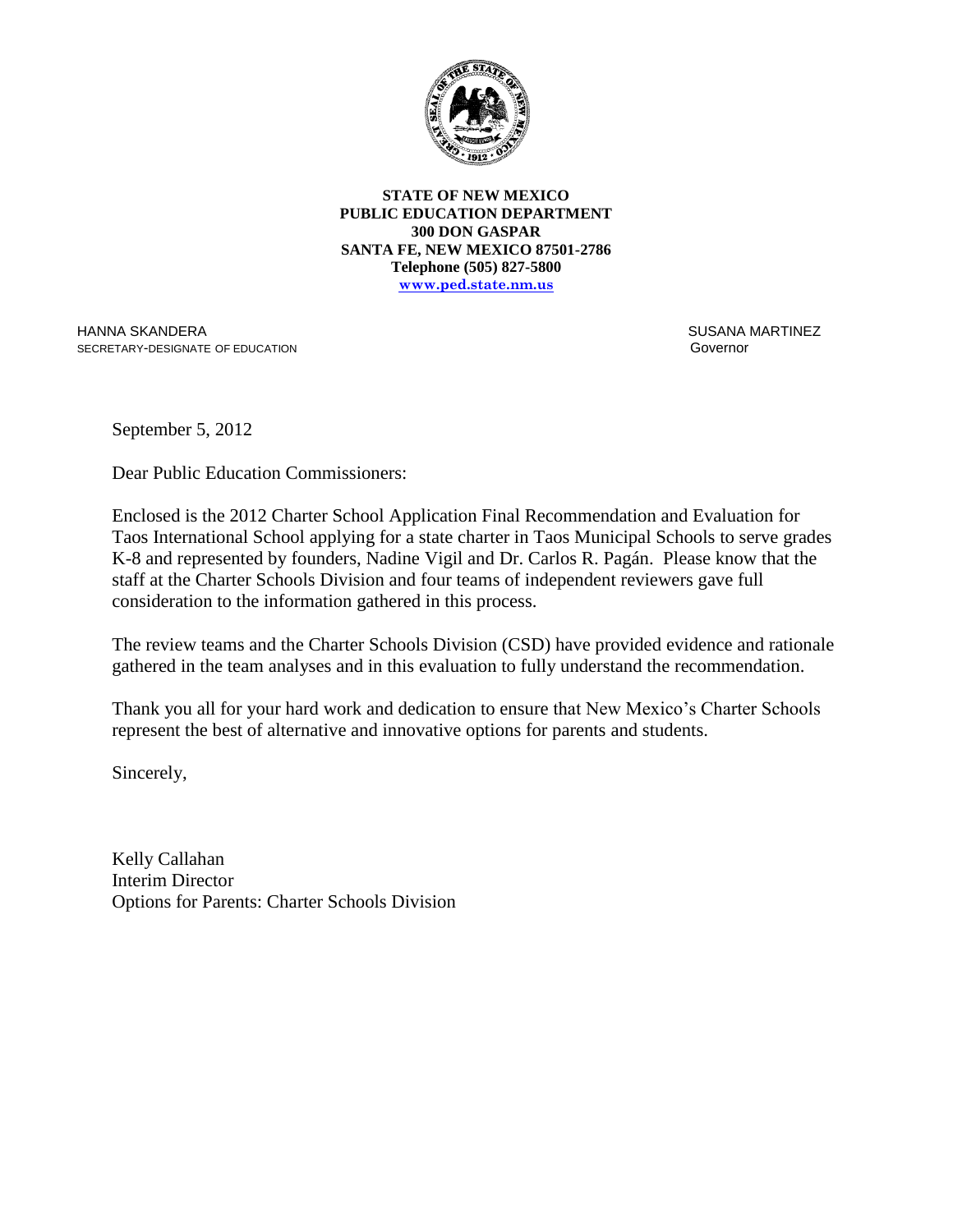### **I. Recommendation**

### Approve: | |

Overall the application is complete and adequate; and during their Capacity Interview, the applicant(s) demonstrated the capacity to implement the education and governance/management plans as described in the application. Nothing was identified that would indicate the applicant(s) do not have the experience, knowledge, and competence to successfully open and operate a charter school.

### Approve with Conditions:  $\boxtimes$

Overall the application is complete and adequate; and during their Capacity Interview, the applicant(s) demonstrated the capacity to implement the education and governance/management plans as described in the application. Nothing was identified that would indicate the applicant(s) do not have the experience, knowledge, and competence to successfully open and operate a charter school; however, the conditions listed below are required by law and must be addressed. If the PEC determines that there are any other conditions that need to be addressed, then those should be negotiated in a preliminary contract.

### **PROPOSED CONDITIONS**

The Applicant will negotiate a preliminary contract with the Public Education Commission pursuant to 22-8B-9.1:

- 1. Obtain standing as an approved Board of Finance
- 2. Secure a facility that meets PSFA Approval
- 3. Complete the planning-year checklist

Deny:  $\Box$ 

Overall the application is either incomplete or inadequate; or during their Capacity Interview, the applicant(s) did not sufficiently demonstrate the experience, knowledge, and competence to successfully open and operate a charter school.

The Charter Schools Act, in paragraph 1 of Subsection L of Section 22-8B-6 NMSA 1978, states that a chartering authority may approve, approve with conditions or deny an application. A chartering authority may deny an application if:

- (1) the application is incomplete or inadequate;
- (2) the application does not propose to offer an educational program consistent with the requirements and purposes of the Charter Schools Act;
- (3) the proposed head administrator or other administrative or fiscal staff was involved with another charter school whose charter was denied or revoked for fiscal management or the proposed head administrator or other administrative or fiscal staff was discharged from a public school for fiscal mismanagement;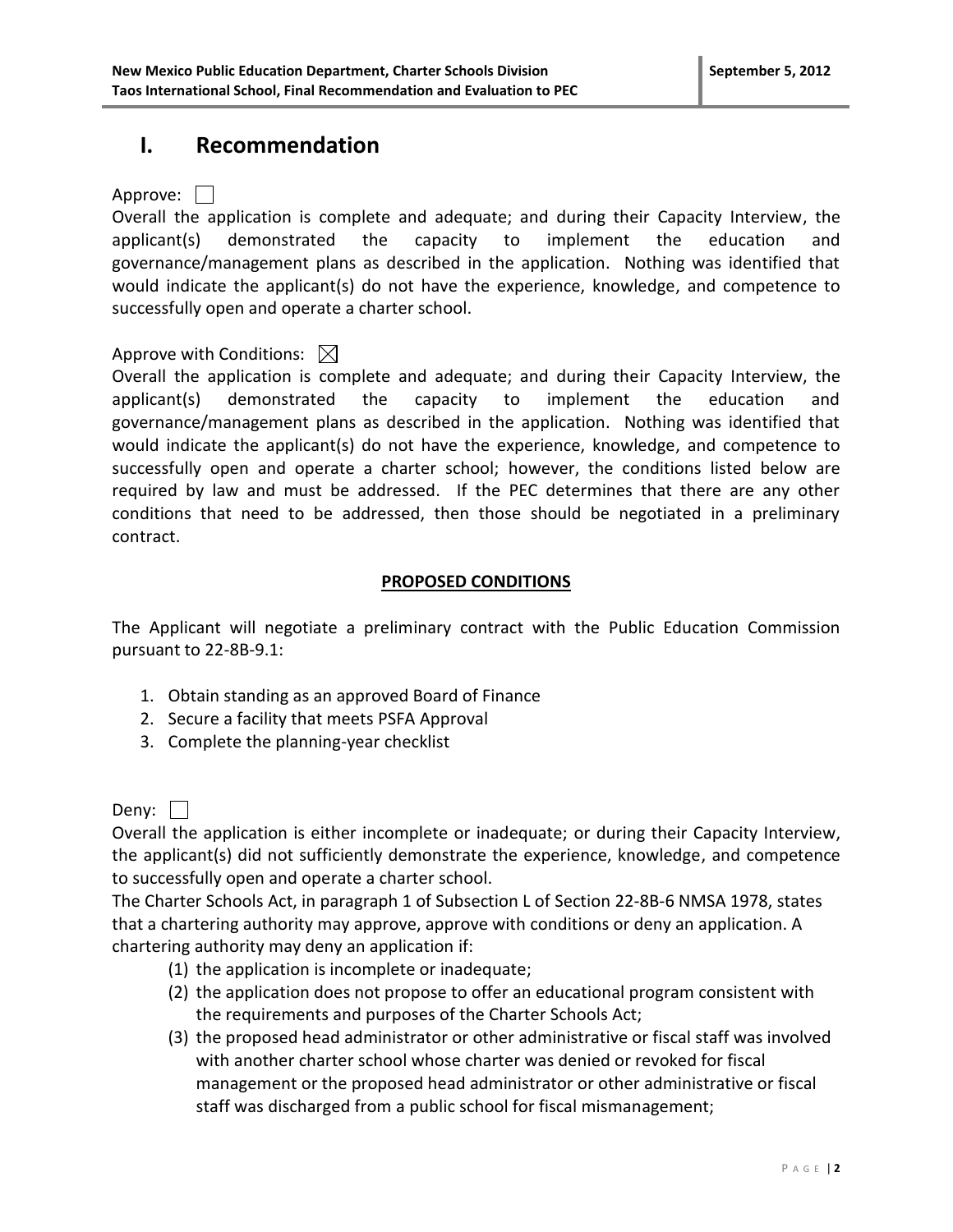- (4) for a proposed state-chartered charter school, it does not request to have the governing body of the charter school designated as a board of finance or the governing body does not qualify as a board of finance; or
- (5) the application is otherwise contrary to the best interests of the charter school's projected students, the local community or the school district in whose geographic boundaries the charter school applies to operate.

#### **OPTIONS FOR PARENTS – CHARTER SCHOOLS DIVISION**

By:

Interim Director of Options for Parents, or Designee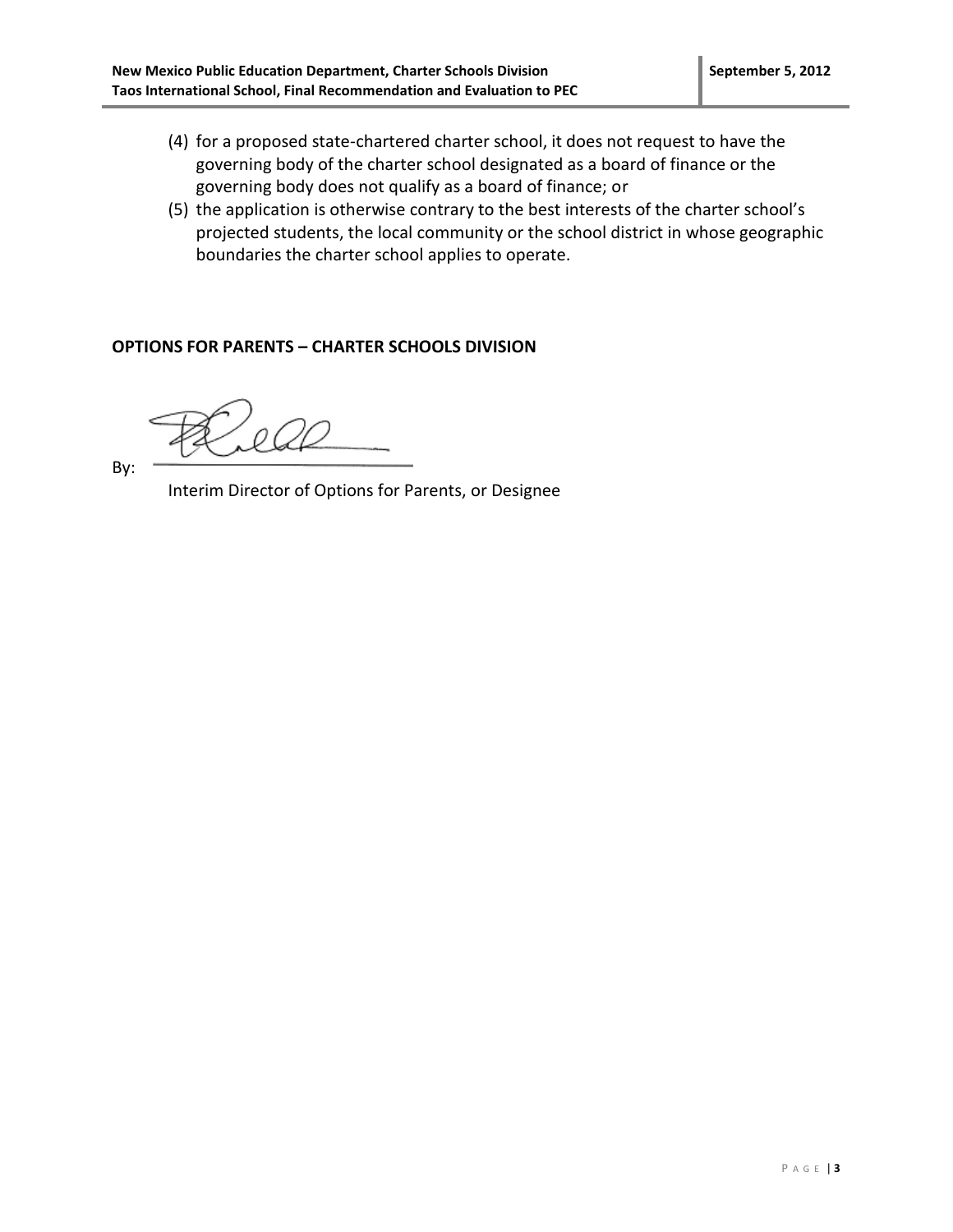# **I. Overall Score Sheet**

| <b>Section</b>                                                      | <b>Points Received</b> | <b>Applicant School's Possible</b><br><b>Points</b> |
|---------------------------------------------------------------------|------------------------|-----------------------------------------------------|
| Application                                                         |                        |                                                     |
| • Executive Summary                                                 | $\overline{4}$         | 4                                                   |
| • Education Plan/Academic<br>Framework                              | 73.5                   | 96                                                  |
| • Organizational Plan and<br>Governance/Organizational<br>Framework | 53                     | 64                                                  |
| • Business Plan/ Financial<br>Framework                             | 13                     | 18                                                  |
| • Evidence of Support                                               | 8                      | 10                                                  |
| • Required Appendices                                               | $\overline{2}$         | $\overline{2}$                                      |
| Capacity Interview                                                  | 30                     | 30                                                  |
| <b>Overall Score</b>                                                | 183.5                  | 224                                                 |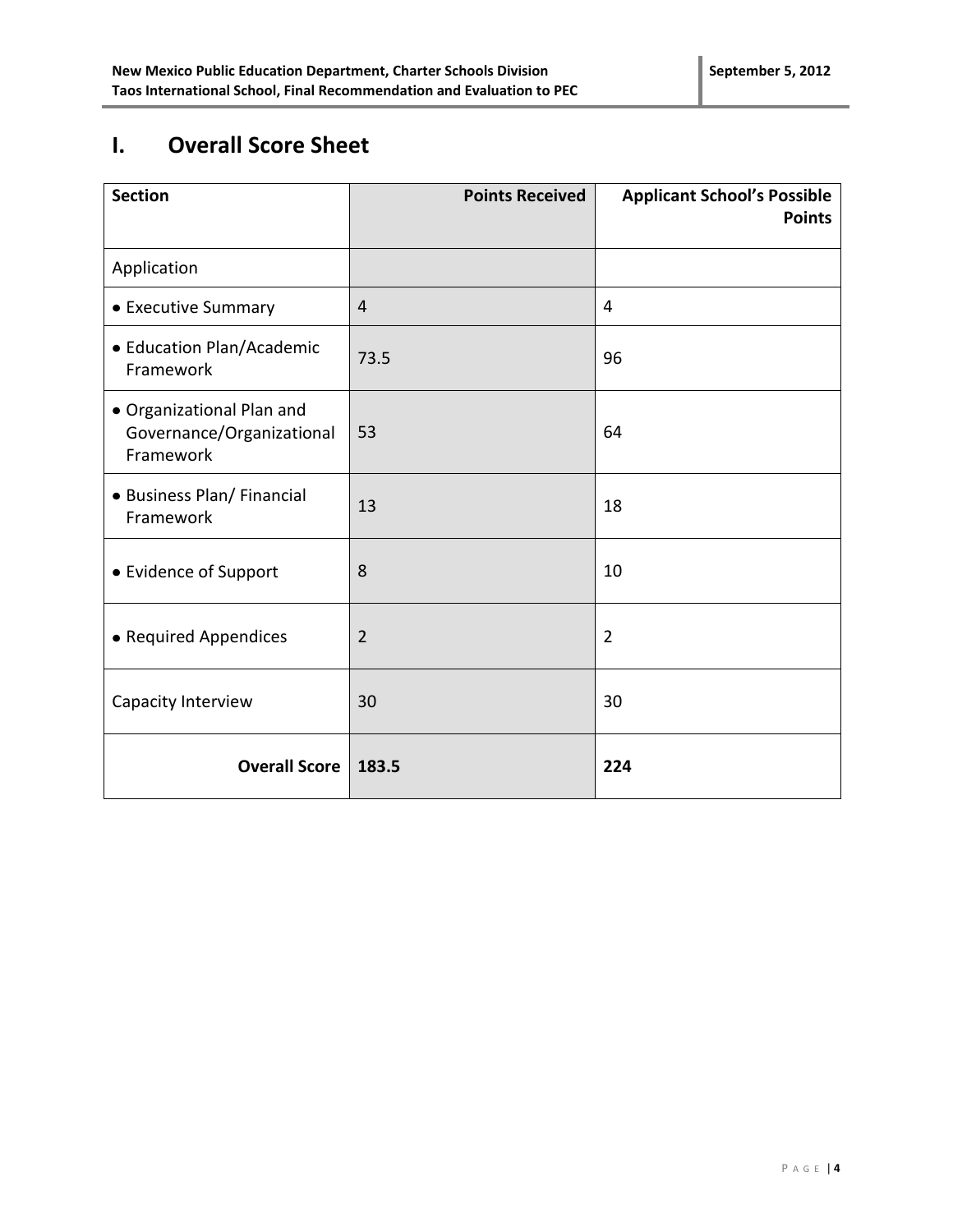### **II. Explanation Regarding Score Sheet**

In the final recommendation and analysis the review team and the CSD considers the overall score as well as the score in each individual section. For example, while the total possible points in the Business Plan only equals 18 points, it is essential that an applicant school score high in this section and have a sound financial plan. If an applicant school receives a low score in this section then the review team carefully considers that in their final analysis. Also please note that while the review team did not score the community input hearing, the review team and the CSD may reference it in the final recommendation and evaluation if pertinent information was offered that contradicts or affirms what was found in the application or the capacity interview. Second, if the applicant school's proposal did not answer any prompt as a result of applicability (e.g., the applicant school will be an elementary school and so did not provide responses to graduation-related prompts) then the review team and CSD will adjust the total possible points in the application section where the non-applicable item(s) is found as well as in the final score.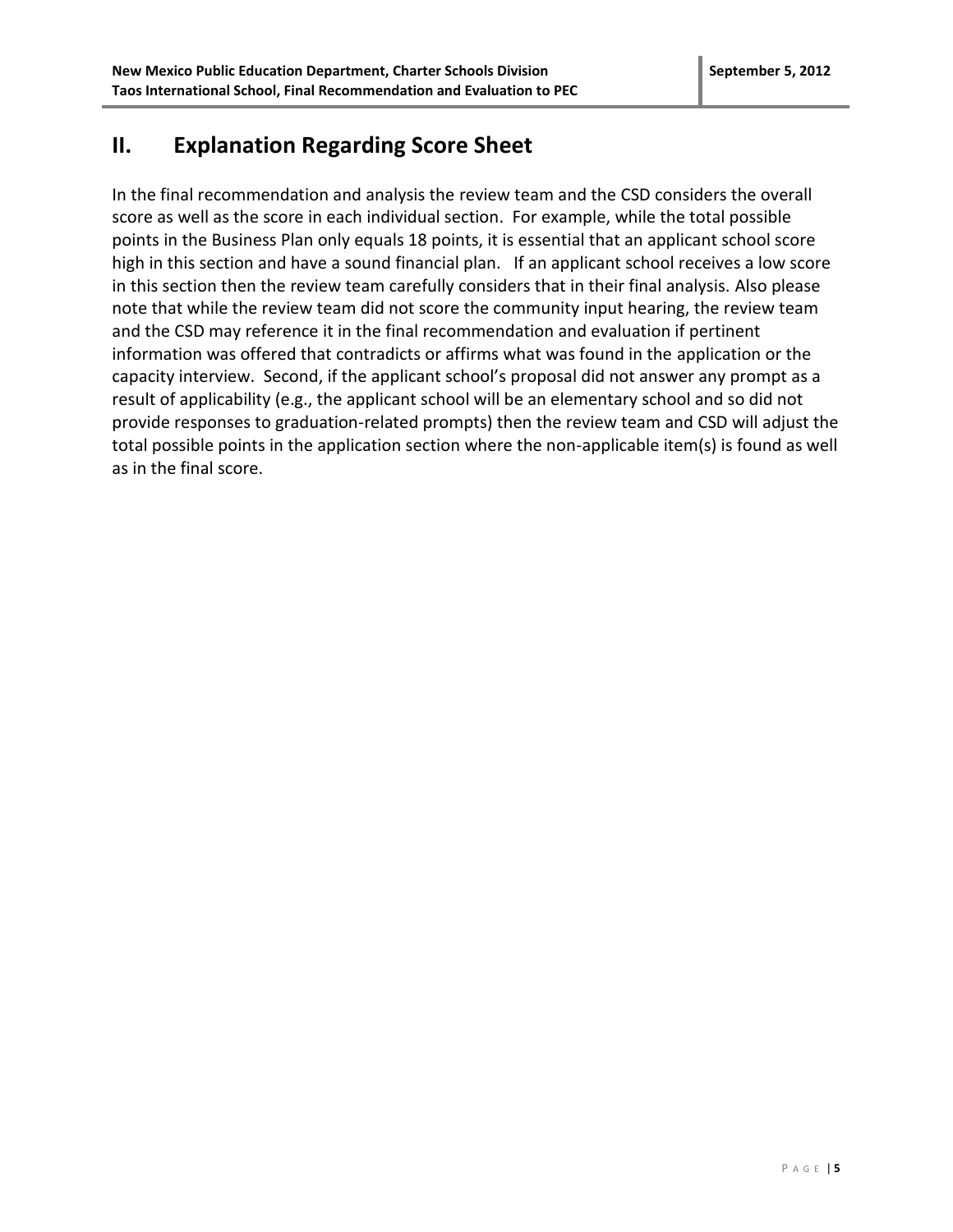# **III. Final Analysis**

| <b>Application Section</b>                  | <b>Points Received</b> | <b>Applicant School's Possible</b><br><b>Points</b> |
|---------------------------------------------|------------------------|-----------------------------------------------------|
| <b>Education Plan/Academic</b><br>Framework | 73.5                   | 96                                                  |

Evidence/Statements Supporting Score in this Section

The Education Plan section of the application requires the applicants' description of the proposed school's size, vision, mission, goals, curriculum, graduation requirements, instructional program, how special populations will be served, and its assessment and accountability plan.

The mission and vision presented for the proposed Taos International School are adequately stated. The school intends to open with grades K-1 and 6 with a projected 120 students. At full enrollment: the school will serve grades K-8, with a requested enrollment cap of 360.

Educational goals were developed for Student Academic Performance, Student Academic Growth, and Attendance. However, the Achievement Gaps, Recurrent Enrollment, and Growth for Lowest 25% goal subsections were addressed from an organizational perspective and provided plans for intervention, but did not provide student performance goals as required. The academic goals that were provided would require an adjustment in the target date for achievement during the contract negotiation process if the application is approved. Additionally, goals not provided would require development based on the information included in the narrative.

The school chose to develop two organizational goals that focus on designation as a world school by the International Baccalaureate organization, one to officially offer the Primary Years Program (PYP) and the second to officially offer the Middle Years Program (MYP).

The narratives for the curriculum and instruction subsections are uneven. Significant information is provided for the IB philosophical approach and curriculum framework, but not for the language immersion program. Research is provided to support the language immersion program, but not clearly referenced for the IB program. Timelines provided for development of the instructional program and continued alignment of the curriculum with NM State Standards/Common Core Standards is vague and lacking in detail. The narrative provided for the instruction subsection does not fully address quality instructional practices for either the dual language program or the IB program.

The Special Populations subsection requirements are fully addressed and adequately presented. Overall, the Assessment and Accountability subsection provides adequate information.

The education plan section, as written, is uneven. The applicants' knowledge and experience are demonstrated in various subsections; however, the narrative is inconsistent with some subsections inadequately addressed and others fully and adequately addressed.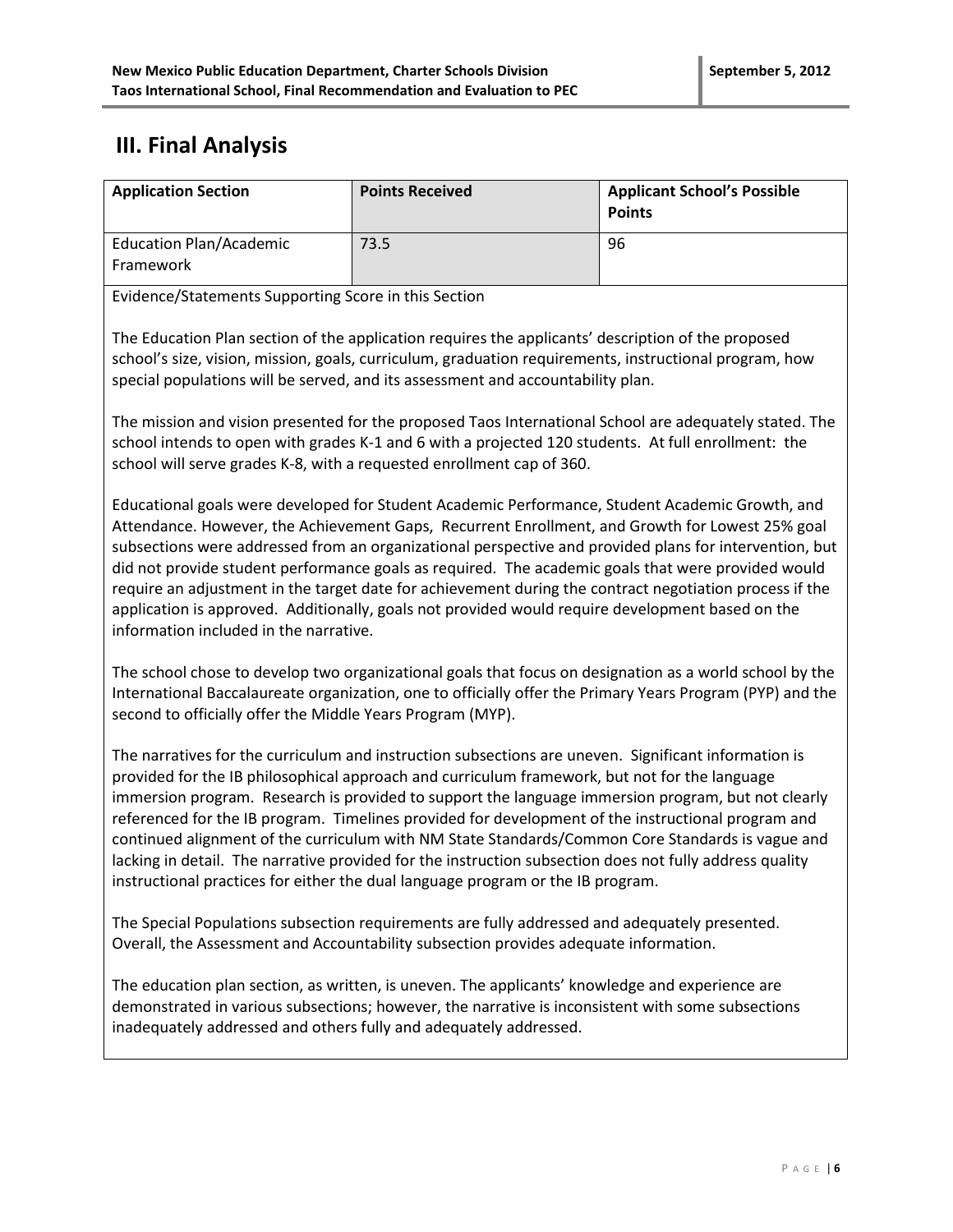| <b>Application Section</b>                           | <b>Points Received</b> | <b>Applicant School's Possible</b><br><b>Points</b> |
|------------------------------------------------------|------------------------|-----------------------------------------------------|
| Organizational Plan and<br>Governance/Organizational | 53                     | 64                                                  |
| Framework                                            |                        |                                                     |

Evidence/Statements Supporting Score in this Section

The Organizational Plan and Governance section of the application requires the applicants' to address the governing body creation/capacity, governing body training and evaluation, leadership and management, organizational structure of the school, employee relationships,

community/parent/employee involvement in governance, student policies, student recruitment and enrollment, legal compliance, partnership/contractor relationship (if applicable), waivers, transportation and food, and facilities.

The description of the founders' qualifications and the composition of the proposed governing body reflect a range of expertise, knowledge and experience, and demonstrate the capacity to oversee a successful public charter school. Training for new governing body members is addressed and points of focus for an annual self-evaluation of the governing body are provided. The school's organizational chart and narrative description clearly reflect the relationship between administrative, teaching, and support staff. Job descriptions for key staff are clearly stated and align with the organizational chart. Proposed staffing plans, however, do not align with the 5-year budget plan.

The school calendar and schedule demonstrate compliance with state requirements and a professional development plan is included. A comprehensive set of proposed personnel policies are presented in the application appendices. Community/parent/employee involvement in governance, however, is broadly addressed and the plan lacks some detail.

Student discipline policies are included and adequate. The school's proposed lottery and enrollment processes are clearly outlined; however, disenrollment is not addressed.

The Legal Compliance subsection is adequately addressed. A partnership with New Mexico International School is noted as a possibility; the proposed partnership does not fall under the definition of a legal partnership that would require an agreement.

The school in not seeking any waivers and will not be providing transportation or food services.

Although the school has not secured a facility, it has identified some possibilities. PSFA has provided a letter of approval of the Taos International School Facility Master Plan.

Overall, with minor exceptions, the Organizational Plan and Governance/Organizational Framework section is adequately addressed by the applicants.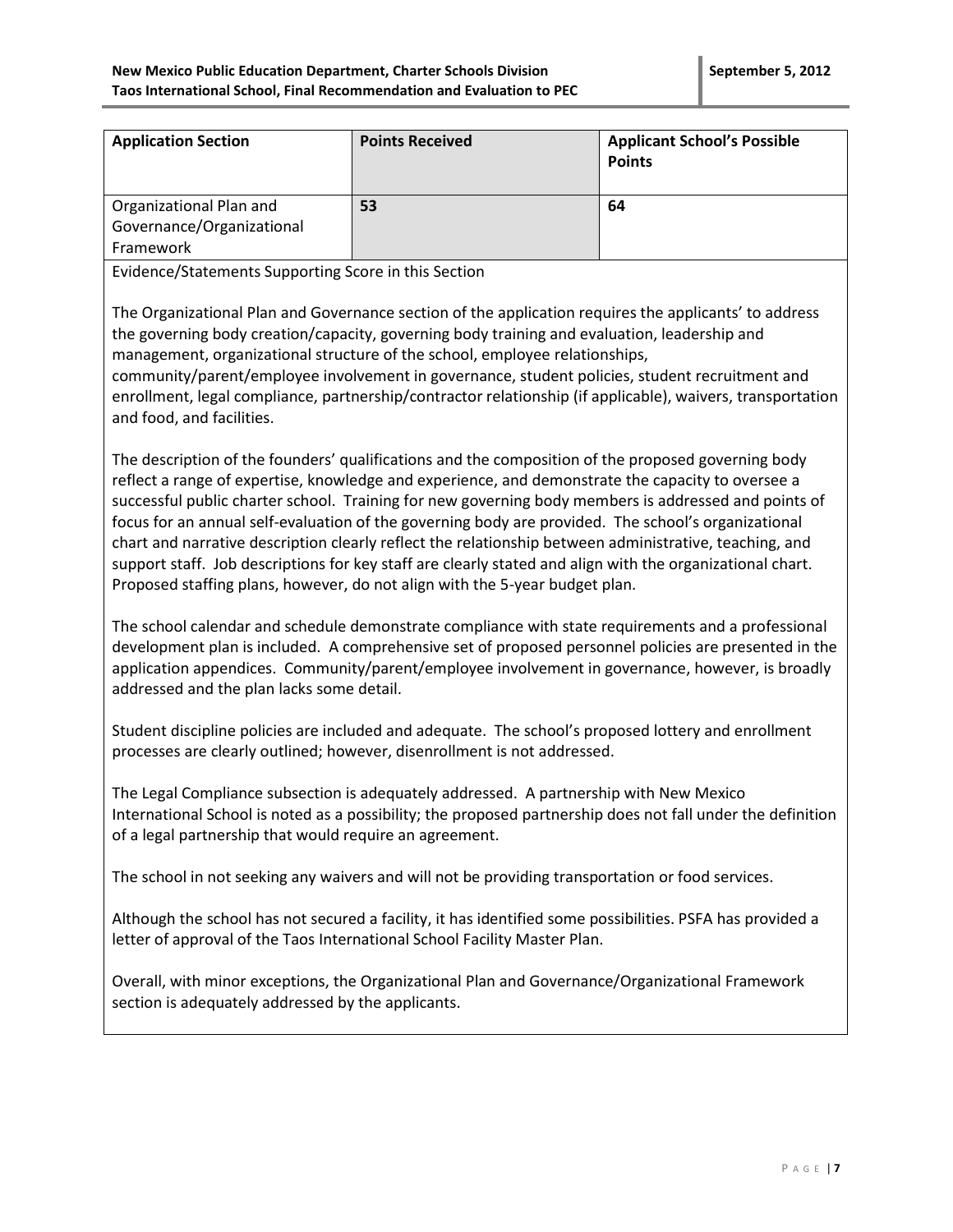| <b>Application Section</b>                   | <b>Points Received</b> | <b>Applicant School's Possible</b><br><b>Points</b> |
|----------------------------------------------|------------------------|-----------------------------------------------------|
| <b>Business Plan/ Financial</b><br>Framework | 13                     | 18                                                  |

Evidence/Statements Supporting Score in this Section

The Business Plan/Financial Framework Section requires the applicants to address projected revenue, a five-year budget plan based on the revenue, financial policies and oversight, compliance, and sustainability.

The 910B5 revenue projection is adequately completed.

Overall, the Business Plan/ Financial Framework section is strong in policy, but suffers from a lack of alignment with aspects of the application narrative such as the staffing plan, some items in the budget narrative, and first year expenditure needs that were not addressed in the 5-Year budget Plan. These errors appear to be the result of a lack of attention to details prior to submission of the application, rather than a question of the applicants' overall capacity.

The applicants indicated that they would seek private funding that would be more accessible once the application is approved.

| <b>Application Section</b>                                     | <b>Points Received</b> | <b>Applicant School's Possible</b><br><b>Points</b> |
|----------------------------------------------------------------|------------------------|-----------------------------------------------------|
| Executive Summary, Evidence of<br>Support, Required Appendices | 14                     | 16                                                  |

Evidence/Statements Supporting Score in this Section

Taos International School intends to offer an International Baccalaureate/Dual Language Program for grades K-8. The brief Executive Summary indicates that not all students requesting the dual language program offered in the local elementary school have the opportunity to participate due to limited space. If approved, Taos International School will be the only school outside Albuquerque offering the International Baccalaureates' Primary and Middle Years Programmes. Mandarin Chinese will be offered as a third language.

The applicants have provided evidence of support for the school; outreach prior to submitting the application indicated a total of 133 prospective students for grades K, 1 and 6. Letters of support are provided from community members, including the mayor, a retired educator, a community organization and parents.

All required appendices have been provided.